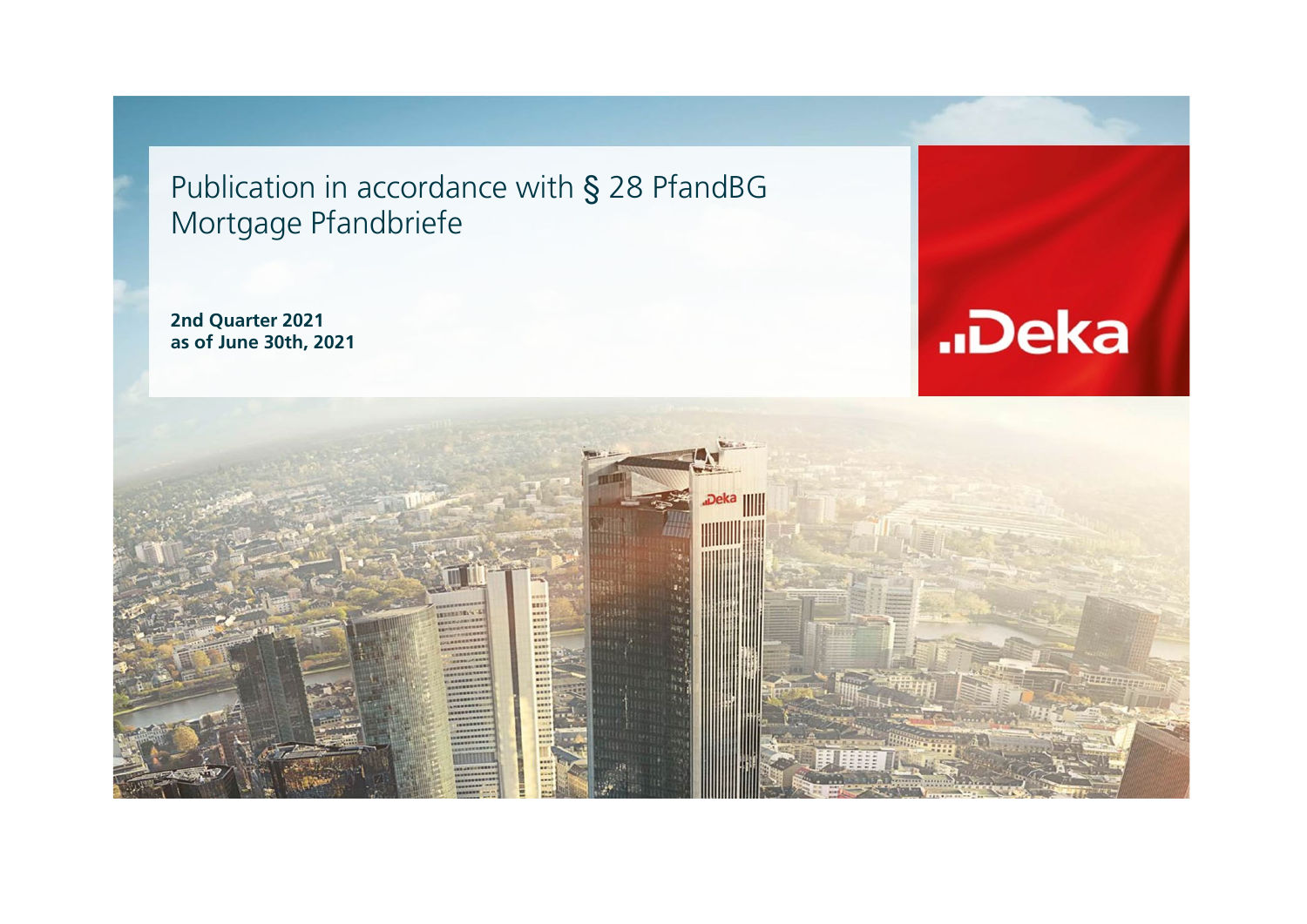## Mortgage Pfandbriefe - Publication in accordance with § 28 PfandBG as of June 30th, 2021

## **Table of contents**

|      | <b>Publication in accordance with § 28 PfandBG</b>                                                                   | Page(s)        |
|------|----------------------------------------------------------------------------------------------------------------------|----------------|
|      | . Nominal value                                                                                                      | 3              |
|      | II. vdp-Credit qualitiy differentiation model                                                                        | 3              |
|      | III. Derivatives contained in cover pool                                                                             | 3              |
|      | IV. Nominal value and net present value                                                                              | $\overline{4}$ |
|      | V. Maturity structure                                                                                                | 5              |
|      | VI. Breakdown of cover pool by size                                                                                  | 6              |
|      | VII. Fixed-interest rate assets                                                                                      | 7 <sup>1</sup> |
|      | VIII. Volume-weighted average maturity elapsed                                                                       |                |
|      | IX. Weighted average mortgage lending value                                                                          |                |
|      | X. Additional cover pool assets                                                                                      | 8              |
|      | XI. Exceedances                                                                                                      | 9              |
| XII. | Breakdown of cover pool                                                                                              | $10 - 12$      |
|      | XIII. Debts in arrears > 90 Days (in mill EUR)                                                                       | 13             |
|      | XIV. Total amounts of nonperforming assets, if at least 5% of each individual claim are non performing (in mill EUR) | 13             |

#### **Additional voluntary information**

 $\overline{\phantom{a}}$ 

| I. Additional voluntary information about the cover pool               |  |
|------------------------------------------------------------------------|--|
| II. Additional voluntary information about the outstanding Pfandbriefe |  |

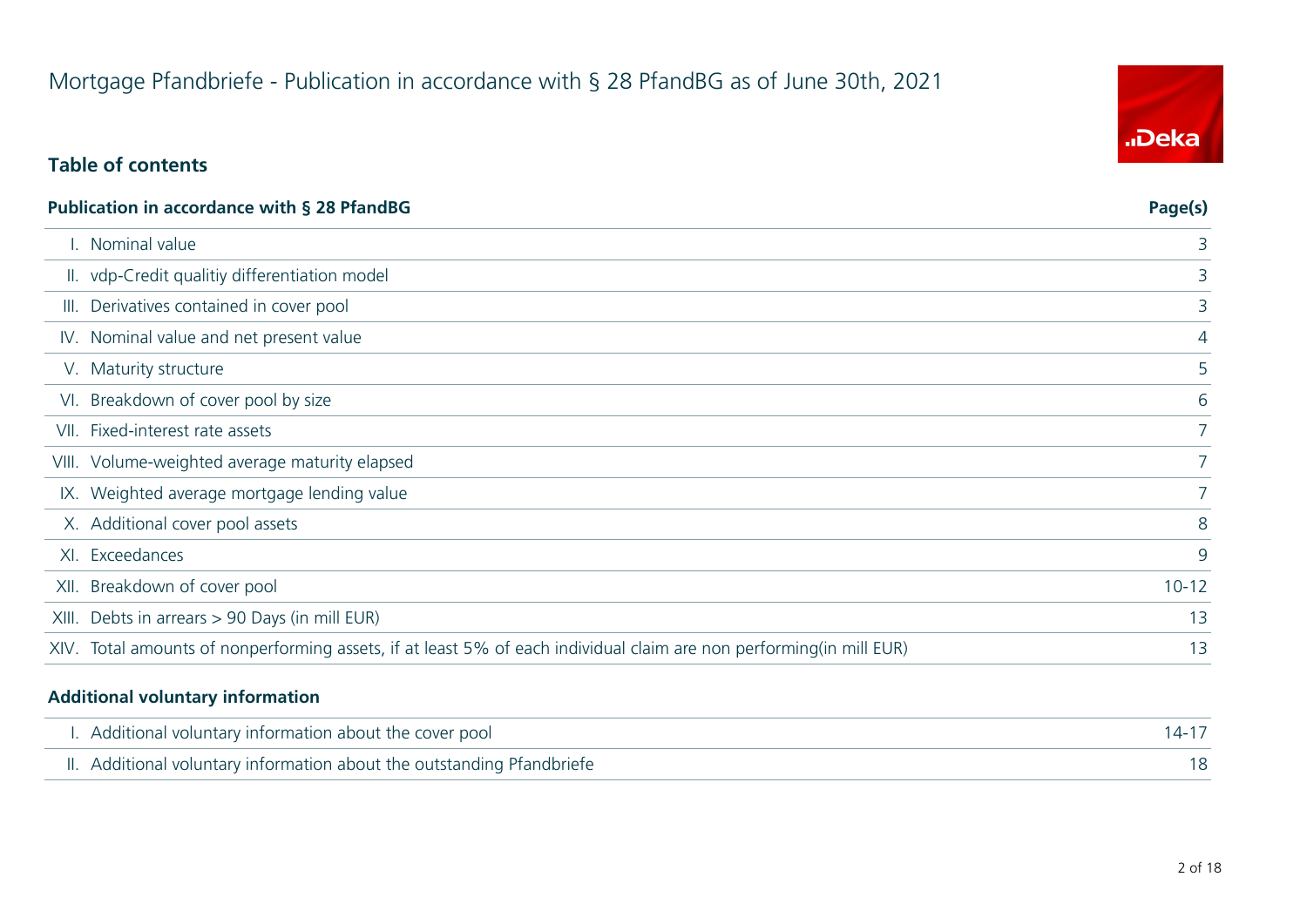

### **I. Nominal value**

| <b>Total amounts in mill EUR</b>          | <b>Nominal value</b> |         |  |
|-------------------------------------------|----------------------|---------|--|
|                                           | Q2/2021<br>Q2/2020   |         |  |
| Outstanding Pfandbriefe                   | 475.0                | 205,0   |  |
| Public sector cover pool                  | 995.2                | 948.2   |  |
| Overcollateralization                     | 520.2                | 743.2   |  |
| Overcollateralization in % of outstanding | 109.5%               | 362,5 % |  |

## **II. vdp-Credit qualitiy differentiation model**

| Overcollateralization in consideration of the<br>"vdp-Credit quality differentiation model" | <b>Nominal value</b> |         |           | Net present value |  |
|---------------------------------------------------------------------------------------------|----------------------|---------|-----------|-------------------|--|
| in mill EUR                                                                                 | O2/2021              | 02/2020 | O2/2021   | O2/2020           |  |
| Overcollateralization                                                                       | 520.2                | 743.2   | 561.2     | 793.3             |  |
| Overcollateralization according to the "vdp-Credit quality<br>differentiation model"        | 520.2                | 743.2   | 561.2     | 793.3             |  |
| Overcollateralization in % of outstanding                                                   | 109,5 %              | 362,5 % | 116.6 $%$ | 381.0 %           |  |

## **III. Derivatives contained in cover pool**

| <b>Total amounts in mill EUR</b> | <b>Nominal value</b> |         |  |
|----------------------------------|----------------------|---------|--|
| 02/2021                          |                      | 02/2020 |  |
| Derivates                        | 0.0                  | 0.0     |  |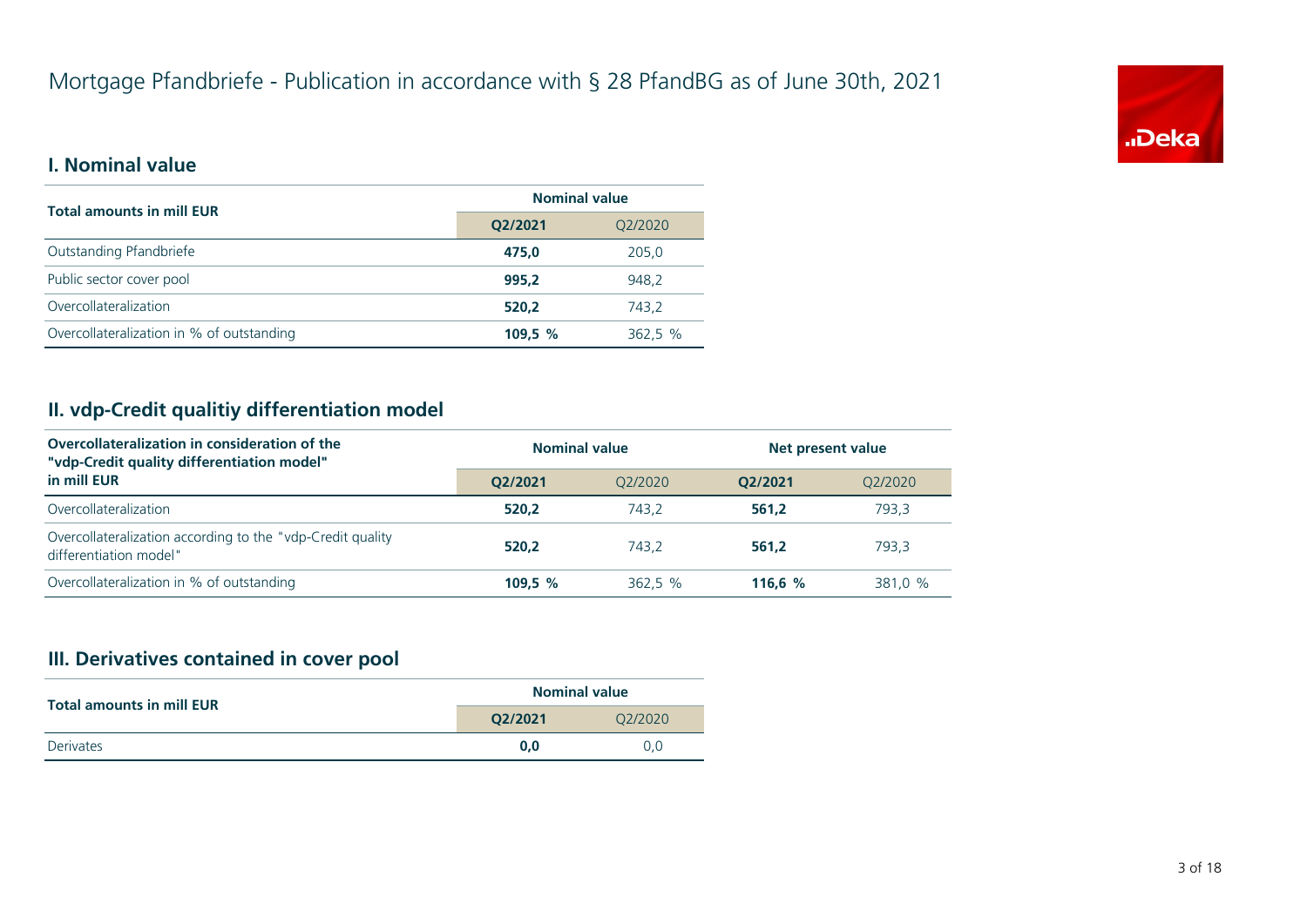

## **IV. Nominal value and net present value**

| <b>Total amounts in mill EUR</b>          | <b>Nominal value</b> |         |           | Net present value |  |
|-------------------------------------------|----------------------|---------|-----------|-------------------|--|
|                                           | O2/2021              | 02/2020 | O2/2021   | Q2/2020           |  |
| Outstanding Pfandbriefe                   | 475.0                | 205.0   | 481.3     | 208,2             |  |
| Public sector cover pool                  | 995.2                | 948.2   | 1.042.5   | 1.001,5           |  |
| Overcollateralization                     | 520.2                | 743.2   | 561.2     | 793.3             |  |
| Overcollateralization in % of outstanding | 109,5 $%$            | 362,5 % | 116.6 $%$ | 381,0 %           |  |

| <b>Total amounts in mill EUR</b>          | Net present value + 250 BP |         | Net present value - 250 BP |         | Net present value<br><b>Currency stress</b> |         |
|-------------------------------------------|----------------------------|---------|----------------------------|---------|---------------------------------------------|---------|
|                                           | O2/2021                    | O2/2020 | O2/2021                    | 02/2020 | O2/2021                                     | Q2/2020 |
| Outstanding Pfandbriefe                   | 440.0                      | 192,5   | 528,5                      | 225,9   | 440.0                                       | 192,5   |
| Public sector cover pool                  | 975.5                      | 937,5   | 1.119.4                    | 1.075.5 | 975.5                                       | 937,5   |
| Overcollateralization                     | 535,5                      | 745.0   | 590,9                      | 849.6   | 535,5                                       | 745,0   |
| Overcollateralization in % of outstanding | 121.7%                     | 387,0 % | 111,8 $%$                  | 376,0 % | 121,7%                                      | 387,0 % |

| <b>Foreign Currencies</b> |         | Net present value for each foreign<br>currency (in mill) |         | <b>Rates of exchange</b> | Net present value<br>in mill EUR |         |
|---------------------------|---------|----------------------------------------------------------|---------|--------------------------|----------------------------------|---------|
|                           | O2/2021 | 02/2020                                                  | O2/2021 | O2/2020                  | O2/2021                          | Q2/2020 |
| <b>Total amounts</b>      | 0,00    | 0.00                                                     | 0,00    | 0.00                     | 0,0                              | 0,00    |

Remark: Net present value on Static Method basis in accordance with § 5 and § 6 PfandBarwertV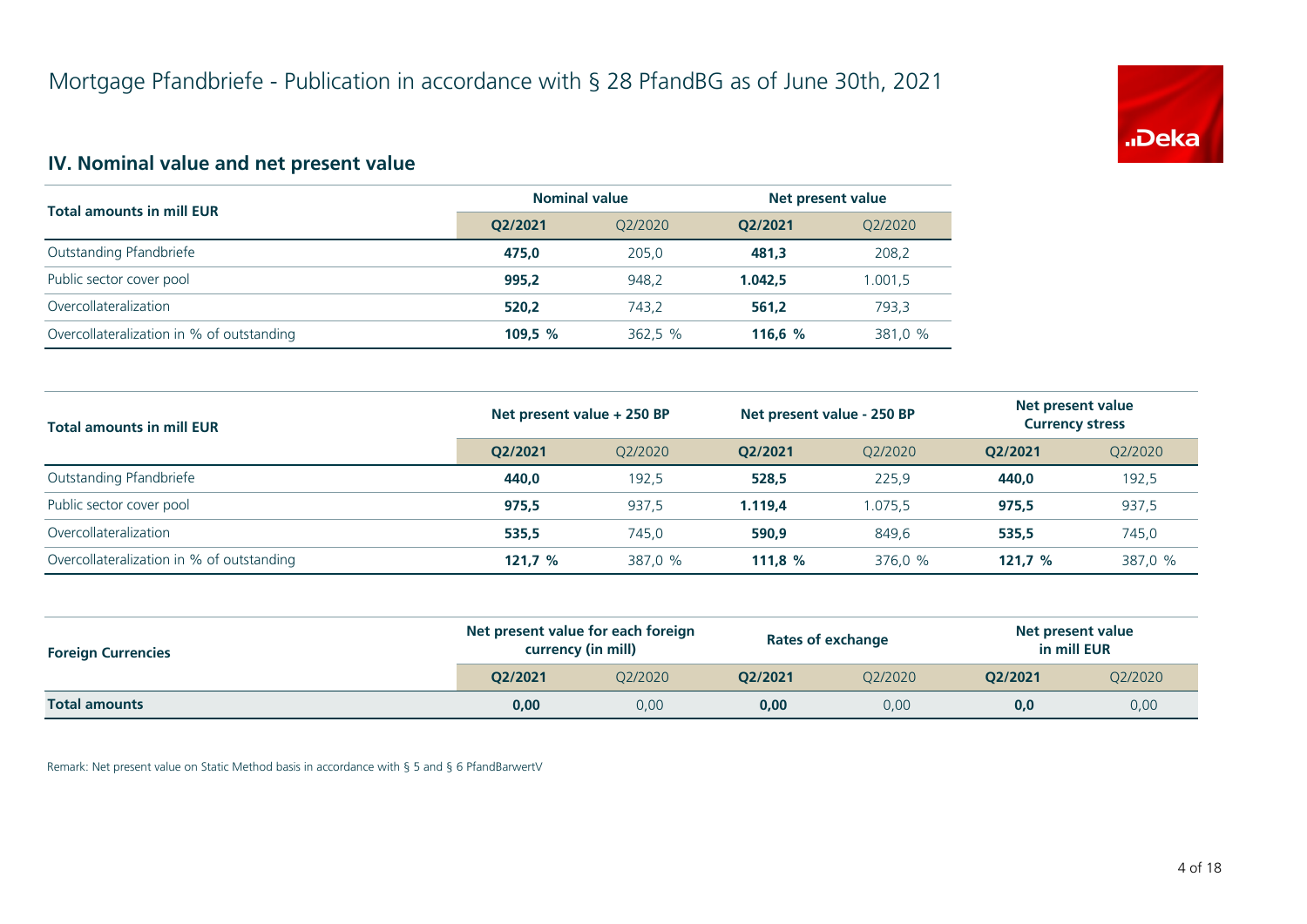

## **V. Maturity structure**

| <b>Maturity ranges</b> |        |           | <b>Outstanding Pfandbriefe in mill EUR</b> |         | Mortgage cover pool in mill EUR |         |  |
|------------------------|--------|-----------|--------------------------------------------|---------|---------------------------------|---------|--|
|                        |        |           | Q2/2021                                    | Q2/2020 | Q2/2021                         | Q2/2020 |  |
|                        | $\leq$ | 6 months  | 10,0                                       | 10,0    | 56,8                            | 74,6    |  |
| 6 months               | $\leq$ | 12 months | 20,0                                       | 0,0     | 0,0                             | 20,2    |  |
| 12 months              | $\leq$ | 18 months | 25,0                                       | 10,0    | 176,0                           | 56,8    |  |
| 18 months              | $\leq$ | 2 years   | 40,0                                       | 20,0    | 25,0                            | 0,0     |  |
| 2 years                | $\leq$ | 3 years   | 20,0                                       | 65,0    | 63,8                            | 247,7   |  |
| 3 years                | $\leq$ | 4 years   | 130,0                                      | 20,0    | 263,0                           | 63,8    |  |
| 4 years                | $\leq$ | 5 years   | 180,0                                      | 80,0    | 208,9                           | 185,8   |  |
| 5 years                | $\leq$ | 10 years  | 50,0                                       | 0,0     | 201,7                           | 299,2   |  |
|                        | $\geq$ | 10 years  | 0,0                                        | 0,0     | 0,0                             | 0,0     |  |
| <b>Total amounts</b>   |        | 475,0     | 205,0                                      | 995,2   | 948,2                           |         |  |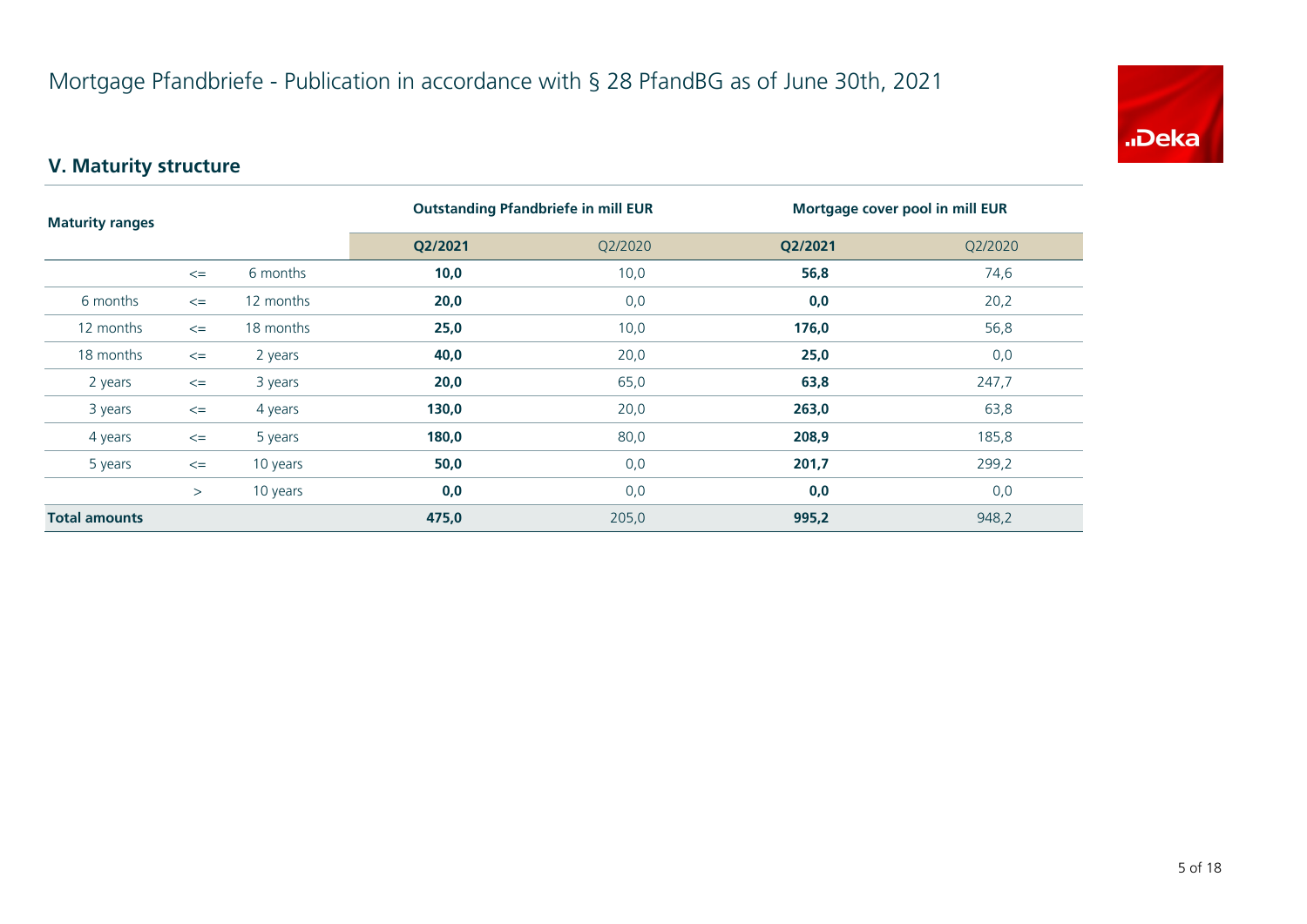

## **VI. Breakdown of cover pool by size**

| Breakdown of cover pool by size (in mill EUR) |                                   |               |         |         |
|-----------------------------------------------|-----------------------------------|---------------|---------|---------|
|                                               |                                   |               | Q2/2021 | Q2/2020 |
| Regular cover                                 | $\leq$                            | 0,3 mill EUR  | 0,0     | 0,0     |
| Mortgage Loans                                |                                   |               |         |         |
| Regular cover                                 | 0,3 mill EUR $\leq$               | 1,0 mill EUR  | 0,0     | 0,0     |
| Mortgage Loans                                |                                   |               |         |         |
| Regular cover                                 | 1,0 mill EUR $\leq$ 10,0 mill EUR |               | 0,0     | 5,9     |
| Mortgage Loans                                |                                   |               |         |         |
| Regular cover                                 | $\geq$                            | 10,0 mill EUR | 970,2   | 907,3   |
| Mortgage Loans                                |                                   |               |         |         |
| <b>Amounts</b>                                |                                   |               | 970,2   | 913,2   |
| Additional cover pool assets according to     |                                   |               |         |         |
| § 19 para. 1 no. 1, no. 2 and no. 3 PfandBG   |                                   |               | 25,0    | 35,0    |
| <b>Total amounts</b>                          |                                   |               | 995,2   | 948,2   |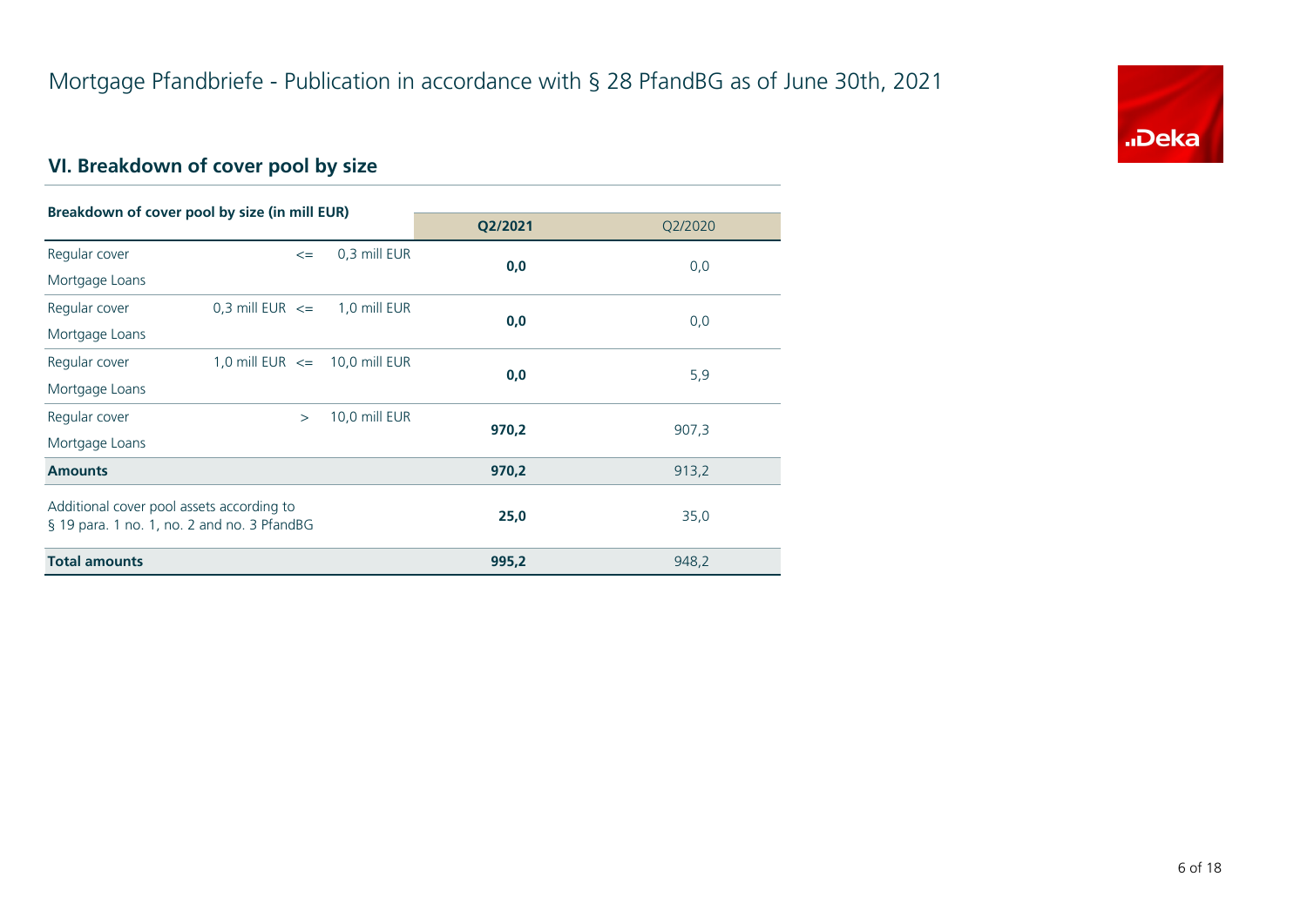

## **VII. Fixed-interest rate assets**

| <b>Total amounts of fixed-interest assets</b><br>(nominal and percentage values) | <b>Total amounts in mill EUR</b> |         | thereof: Nominal value of fixed<br>interest assets |         | thereof: Percentage of fixed<br>interest assets |         |
|----------------------------------------------------------------------------------|----------------------------------|---------|----------------------------------------------------|---------|-------------------------------------------------|---------|
|                                                                                  | O2/2021                          | 02/2020 | O2/2021                                            | O2/2020 | O2/2021                                         | Q2/2020 |
| Outstanding Pfandbriefe                                                          | 475.0                            | 205.0   | 475.0                                              | 205.0   | 100.0 $%$                                       | 100.0 % |
| Public sector cover pool                                                         | 995.2                            | 948.2   | 762.6                                              | 715.6   | 76.6 %                                          | 75.9 %  |

## **VIII. Volume-weighted average maturity elapsed**

| Information on claims<br>according to § 12 PfandBG                                                                                                 | <b>Average in years</b> |         |  |
|----------------------------------------------------------------------------------------------------------------------------------------------------|-------------------------|---------|--|
|                                                                                                                                                    | Q2/2021                 | Q2/2020 |  |
| According to § 28 para. 1 no. 11 PfandBG:<br>Volume-weighted average of the maturity that<br>has elapsed since the loan was granted<br>(seasoning) | 3.4                     | 3,2     |  |

## **IX. Weighted average mortgage lending value**

| Information on claims<br>according to § 12 PfandBG                         | <b>Average in percent</b> |         |  |
|----------------------------------------------------------------------------|---------------------------|---------|--|
|                                                                            | Q2/2021                   | Q2/2020 |  |
| According to § 28 para. 2 no.3 PfandBG:<br>Weighted mortgage lending value | 59.3                      | 59.2    |  |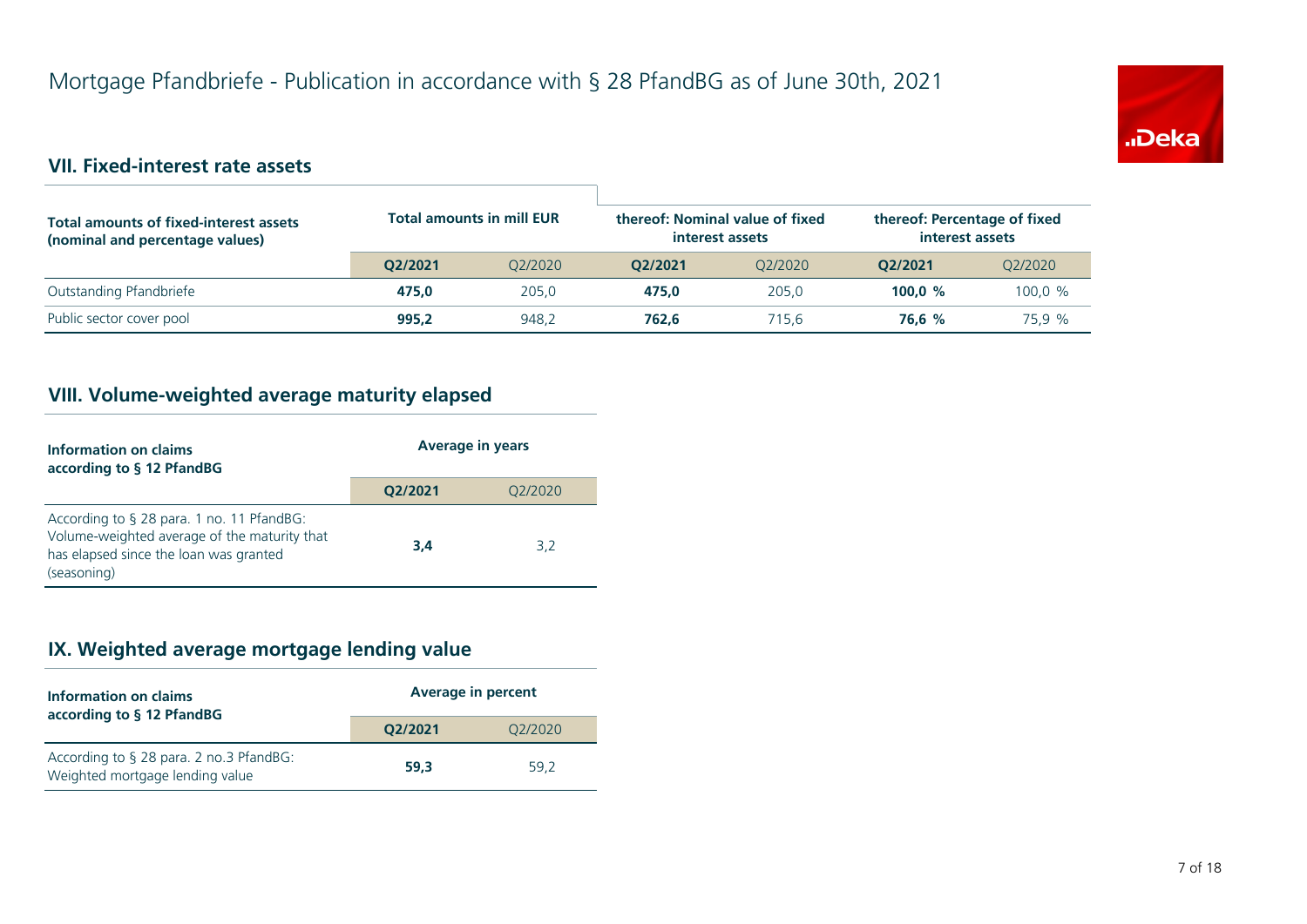

## **X. Additional cover pool assets**

| Additional cover pool assets according to                                                                                                 |                      |         | <b>Total amounts in mill EUR</b> |                                                                                                 |                                     |         |                                                                                                                                    |
|-------------------------------------------------------------------------------------------------------------------------------------------|----------------------|---------|----------------------------------|-------------------------------------------------------------------------------------------------|-------------------------------------|---------|------------------------------------------------------------------------------------------------------------------------------------|
| § 19 para. 1 no. 1, no. 2 and no. 3 PfandBG                                                                                               |                      | Q2/2021 | Q2/2020                          |                                                                                                 |                                     |         |                                                                                                                                    |
|                                                                                                                                           |                      | 25,0    | 35,0                             |                                                                                                 |                                     |         |                                                                                                                                    |
| Thereof additional cover pool assets<br>according to § 28 para. 1 no. 4                                                                   |                      |         | <b>Total amounts in mill EUR</b> |                                                                                                 |                                     |         |                                                                                                                                    |
| in conjunction with § 19 para. 1 no. 1 PfandBG                                                                                            |                      | Q2/2021 | Q2/2020                          |                                                                                                 |                                     |         |                                                                                                                                    |
|                                                                                                                                           |                      | 0,0     | 0,0                              |                                                                                                 |                                     |         |                                                                                                                                    |
| Thereof additional cover pool assets<br>according to § 28 para. 1 no. 5<br>in conjunction with § 19 para. 1 no. 2 PfandBG                 |                      |         | <b>Total amounts in mill EUR</b> | thereof: Exposure in covered bonds<br>(EU) No 575/2013                                          | according to Article 129 Regulation |         |                                                                                                                                    |
| based in                                                                                                                                  | Code<br>$(*)$        | Q2/2021 | Q2/2020                          | Q2/2021                                                                                         | Q2/2020                             |         |                                                                                                                                    |
|                                                                                                                                           |                      | 0,0     | 0,0                              | 0,0                                                                                             | 0,0                                 |         |                                                                                                                                    |
| Thereof additional cover pool assets<br>according to § 28 para. 1 no. 6<br>in conjunction with § 19 para. 1 no. 2 and 3<br><b>PfandBG</b> |                      |         | <b>Total amounts in mill EUR</b> | thereof: Exposure in bonds<br>according to § 20 para. 1 PfandBG<br>(§ 19 para. 1 no. 3 PfandBG) |                                     |         | thereof: Cover pool assets according<br>to § 19 para. 1 no. 2 in conjunction<br>with § 4 para. 1 sentence 2 no. 1<br>and 2 PfandBG |
| based in                                                                                                                                  | <b>Code</b><br>$(*)$ | Q2/2021 | Q2/2020                          | Q2/2021                                                                                         | Q2/2020                             | Q2/2021 | Q2/2020                                                                                                                            |
| Germany                                                                                                                                   | DE                   | 25,0    | 35,0                             | 0,0                                                                                             | 25,0                                | 25,0    | 10,0                                                                                                                               |
| <b>Total amounts</b>                                                                                                                      |                      | 25,0    | 35,0                             | 0,0                                                                                             | 25,0                                | 25,0    | 10,0                                                                                                                               |

(\*) Remark: The terms of country codes are based on the two-letter ISO-Codes defined in 'ISO 3166 alpha-2', published by the International Organization for Standardization (ISO).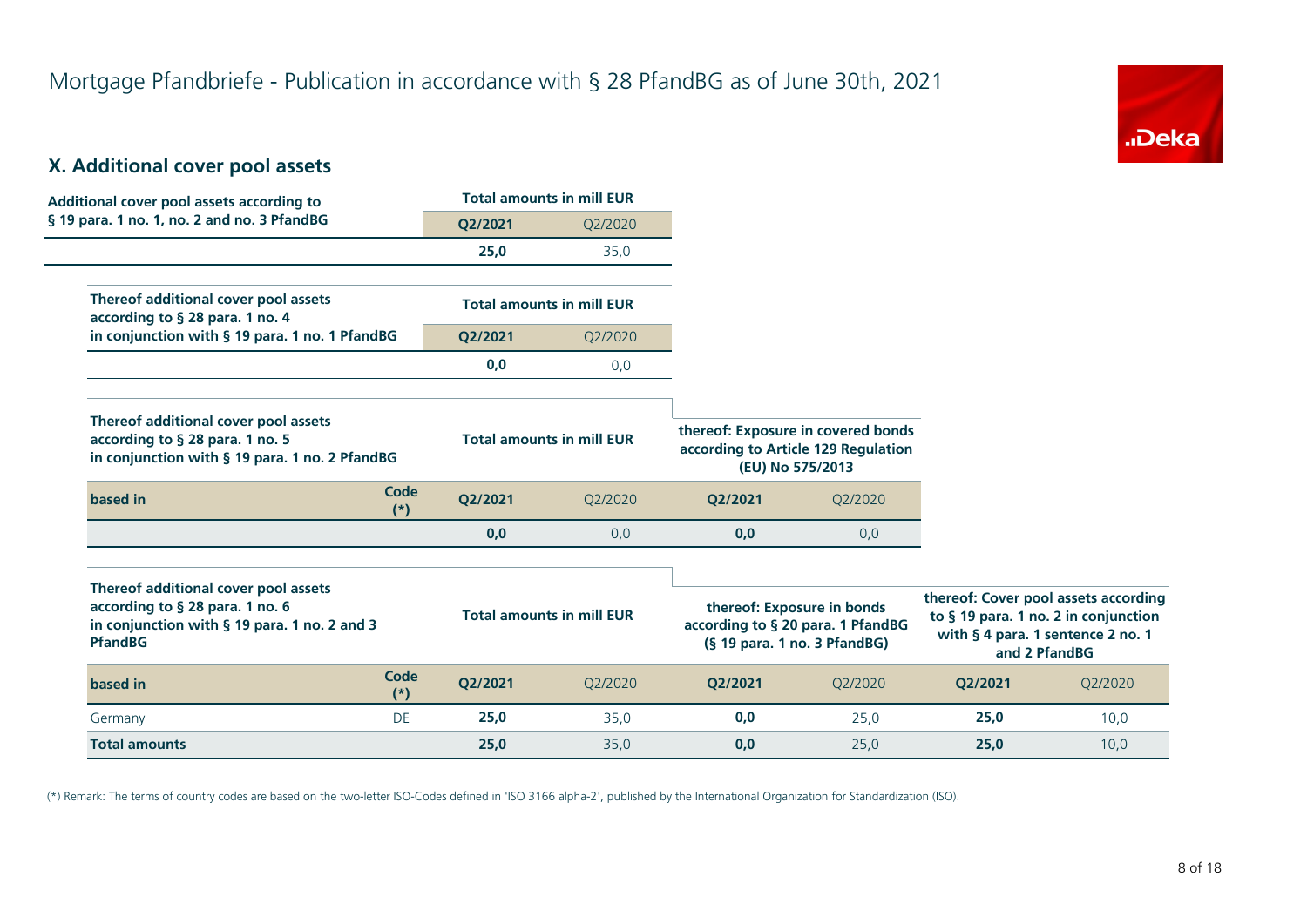## Mortgage Pfandbriefe - Publication in accordance with § 28 PfandBG as of June 30th, 2021



## **XI. Exceedances**

| Information according to $\S$ 28 para. 1                                                                              | <b>Total amounts in mill EUR</b> |         |  |
|-----------------------------------------------------------------------------------------------------------------------|----------------------------------|---------|--|
| no. 7 and no. 8 PfandBG                                                                                               | O2/2021                          | 02/2020 |  |
| Cover pool assets that exceed the limits of<br>§ 13 para. 1 PfandBG<br>$(S$ 28 para. 1 no. 7 PfandBG)                 | 0,0                              | 0,0     |  |
| Cover pool assets that exceed the limits of<br>§ 19 para. 1 no. 2 PfandBG<br>$(S$ 28 para. 1 no. 8 and no. 5 PfandBG) | 0,0                              | 0,0     |  |
| Cover pool assets that exceed the limits of<br>§ 19 para. 1 no. 3 PfandBG<br>(§ 28 para. 1 no. 8 and no. 6 PfandBG)   | 0,0                              | 0,0     |  |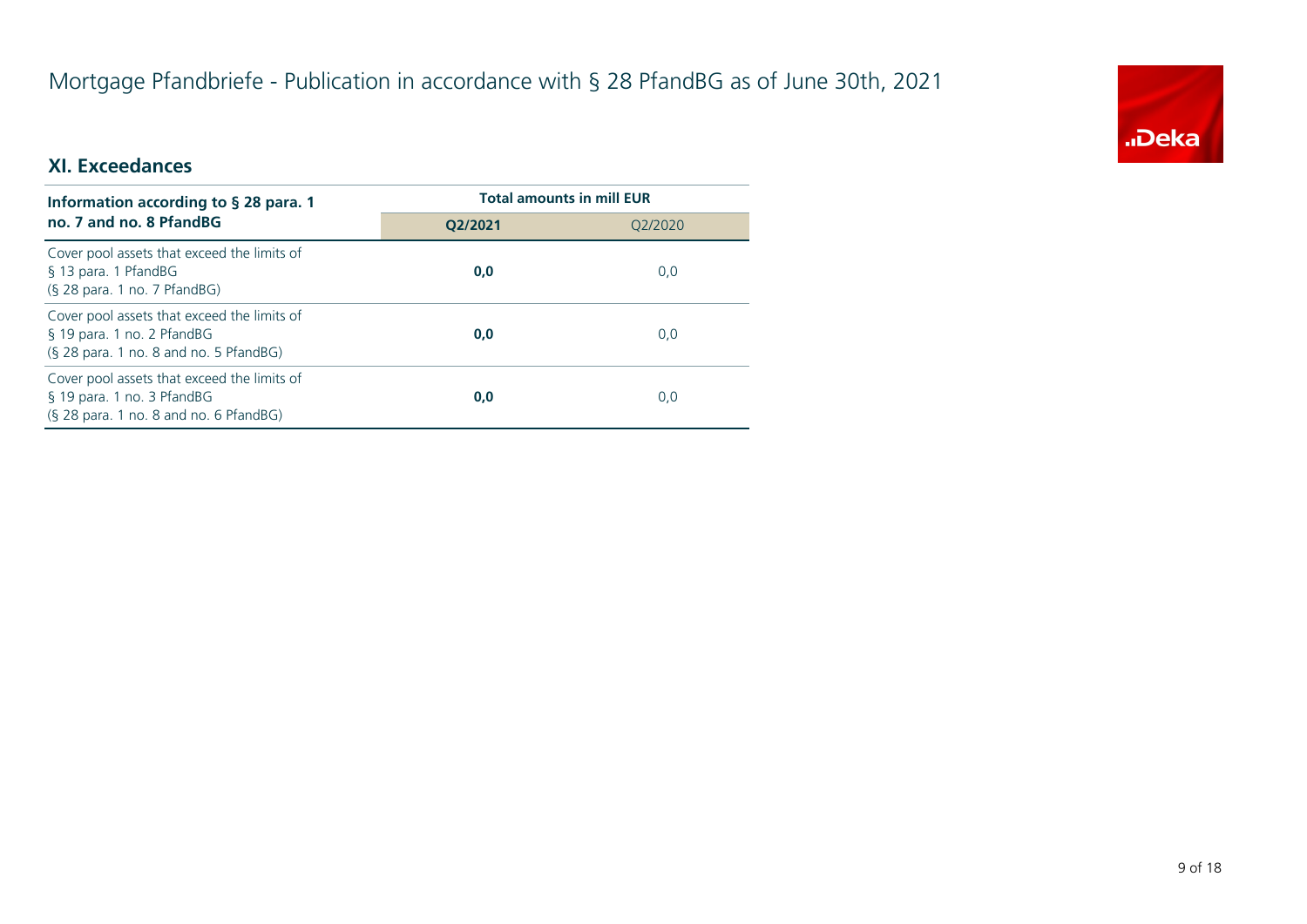

## **XII. Breakdown of cover pool**

|                                                                                                      |                     | <b>Commercial</b> | <b>Residential</b>  |         |
|------------------------------------------------------------------------------------------------------|---------------------|-------------------|---------------------|---------|
| <b>Total amounts</b>                                                                                 | amounts in mill EUR |                   | amounts in mill EUR |         |
|                                                                                                      | Q2/2021             | Q2/2020           | Q2/2021             | Q2/2020 |
| Condominiums                                                                                         | 0,0                 | 0,0               | 0,0                 | 0,0     |
| Single-/Two-family-houses                                                                            | 0,0                 | 0,0               | 0,0                 | 0,0     |
| Multi-family dwellings                                                                               | 0,0                 | 0,0               | 0,0                 | 0,0     |
| Office buildings                                                                                     | 832,3               | 726,9             | 0,0                 | 0,0     |
| Retail buildings                                                                                     | 43,8                | 64,8              | 0,0                 | 0,0     |
| Industrial buildings                                                                                 | 0,0                 | 0,0               | 0,0                 | 0,0     |
| Other commercial buildings                                                                           | 94,0                | 121,5             | 0,0                 | 0,0     |
| Buildings under construction not yet producing yield                                                 | 0,0                 | 0,0               | 0,0                 | 0,0     |
| <b>Building land</b>                                                                                 | 0,0                 | 0,0               | 0,0                 | 0,0     |
| <b>Amounts</b>                                                                                       | 970,2               | 913,2             | 0,0                 | 0,0     |
| Additional cover pool assets (statutory overcollateralization /<br>safeguarding liquidity inclusive) | 25,0                | 35,0              | 0,0                 | 0,0     |
| <b>Total amounts</b>                                                                                 | 995,2               | 948,2             | 0,0                 | 0,0     |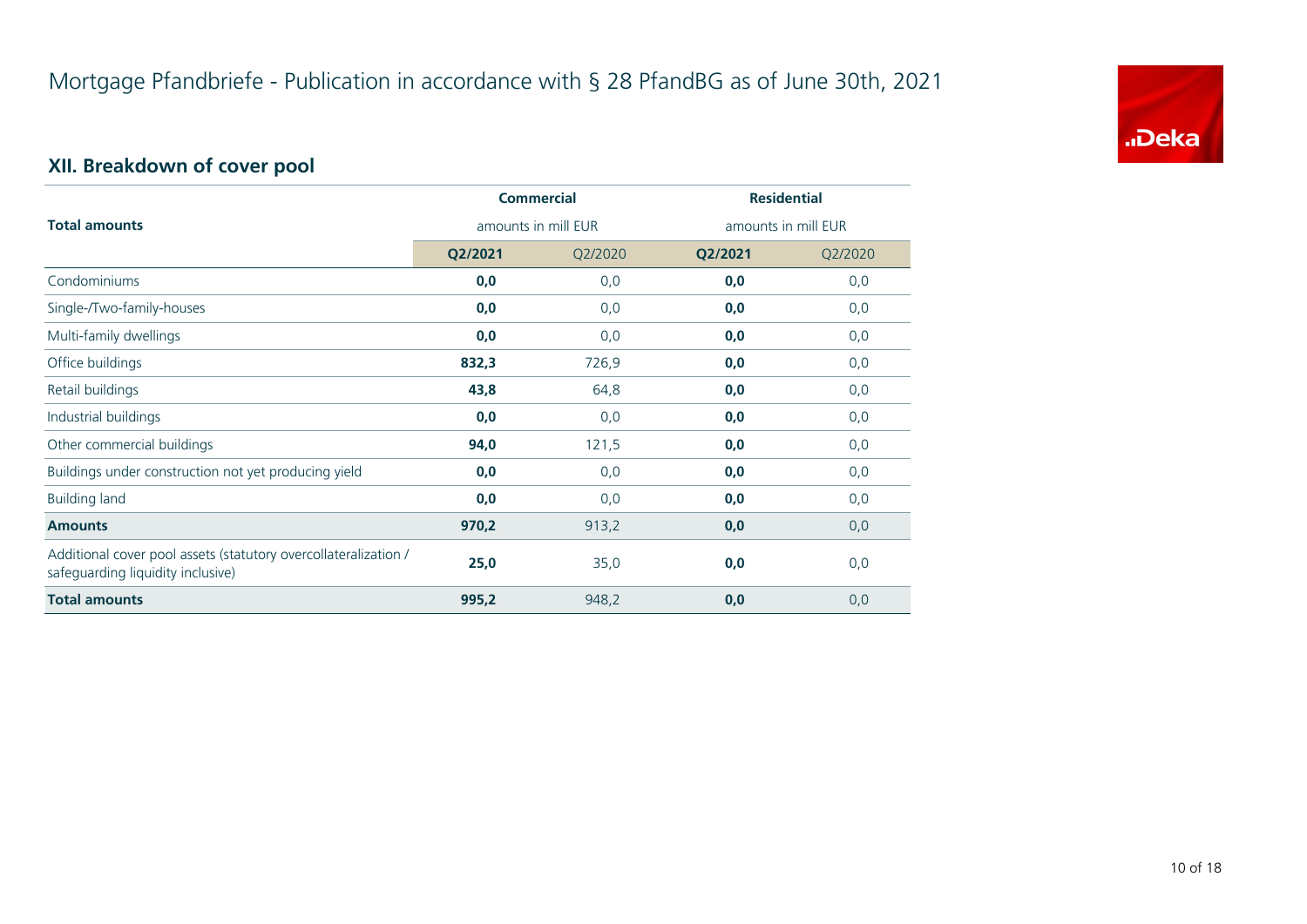

## **XII. Breakdown of cover pool**

|                                                                                                      | <b>Commercial</b>   |         | <b>Residential</b>  |         |
|------------------------------------------------------------------------------------------------------|---------------------|---------|---------------------|---------|
| <b>Germany</b>                                                                                       | amounts in mill EUR |         | amounts in mill EUR |         |
|                                                                                                      | Q2/2021             | Q2/2020 | Q2/2021             | Q2/2020 |
| Condominiums                                                                                         | 0,0                 | 0,0     | 0,0                 | 0,0     |
| Single-/Two-family-houses                                                                            | 0,0                 | 0,0     | 0,0                 | 0,0     |
| Multi-family dwellings                                                                               | 0,0                 | 0,0     | 0,0                 | 0,0     |
| Office buildings                                                                                     | 233,8               | 213,7   | 0,0                 | 0,0     |
| Retail buildings                                                                                     | 0,0                 | 0,0     | 0,0                 | 0,0     |
| Industrial buildings                                                                                 | 0,0                 | 0,0     | 0,0                 | 0,0     |
| Other commercial buildings                                                                           | 94,0                | 121,5   | 0,0                 | 0,0     |
| Buildings under construction not yet producing yield                                                 | 0,0                 | 0,0     | 0,0                 | 0,0     |
| <b>Building land</b>                                                                                 | 0,0                 | 0,0     | 0,0                 | 0,0     |
| <b>Amounts</b>                                                                                       | 327,9               | 335,2   | 0,0                 | 0,0     |
| Additional cover pool assets (statutory overcollateralization /<br>safeguarding liquidity inclusive) | 25,0                | 35,0    | 0,0                 | 0,0     |
| <b>Total amounts</b>                                                                                 | 352,9               | 370,2   | 0,0                 | 0,0     |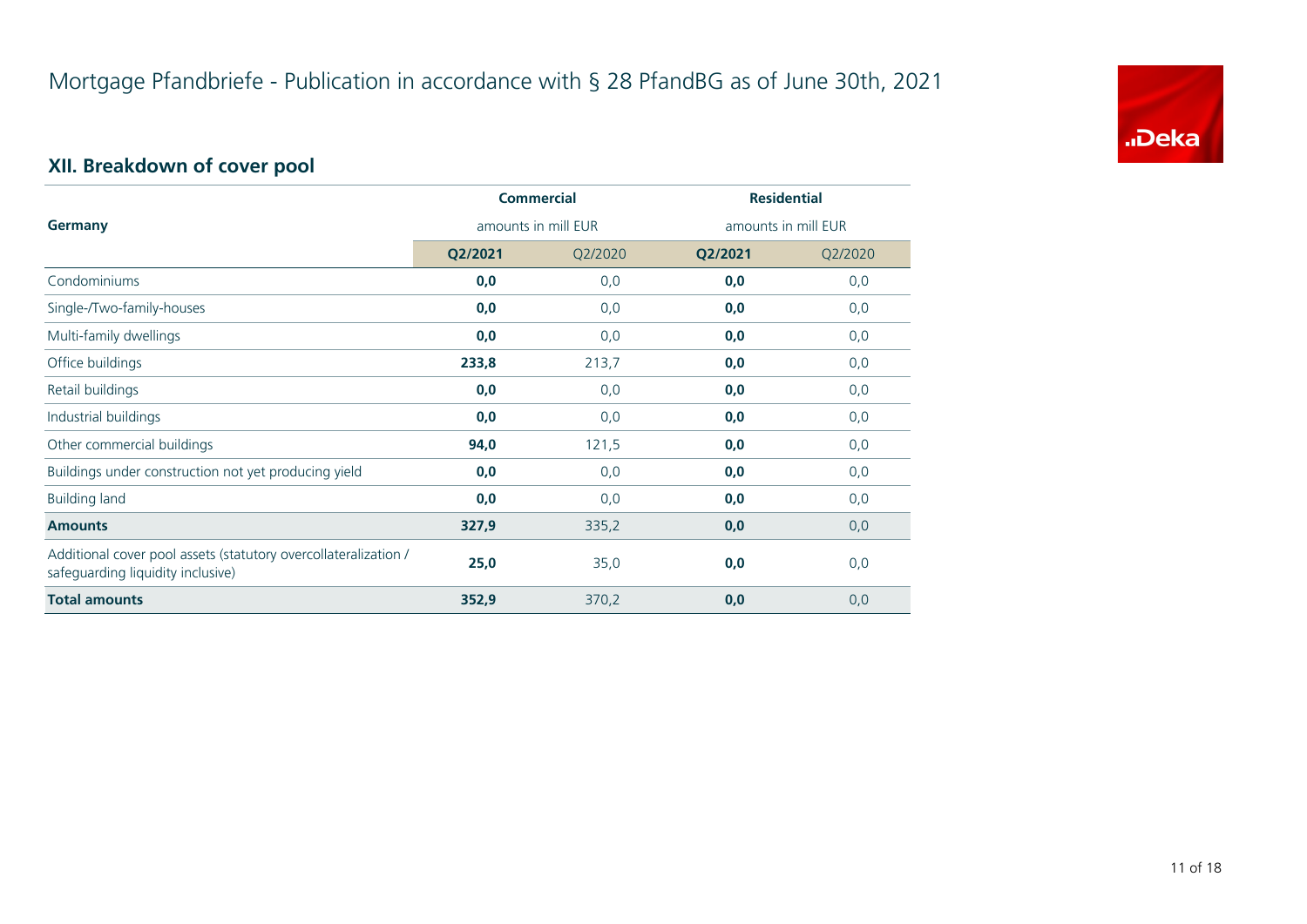

## **XII. Breakdown of cover pool**

|                                                                                                      | <b>Commercial</b>   |         | <b>Residential</b>  |         |
|------------------------------------------------------------------------------------------------------|---------------------|---------|---------------------|---------|
| <b>France</b>                                                                                        | amounts in mill EUR |         | amounts in mill EUR |         |
|                                                                                                      | Q2/2021             | Q2/2020 | Q2/2021             | Q2/2020 |
| Condominiums                                                                                         | 0,0                 | 0,0     | 0,0                 | 0,0     |
| Single-/Two-family-houses                                                                            | 0,0                 | 0,0     | 0,0                 | 0,0     |
| Multi-family dwellings                                                                               | 0,0                 | 0,0     | 0,0                 | 0,0     |
| Office buildings                                                                                     | 598,5               | 513,2   | 0,0                 | 0,0     |
| Retail buildings                                                                                     | 43,8                | 64,8    | 0,0                 | 0,0     |
| Industrial buildings                                                                                 | 0,0                 | 0,0     | 0,0                 | 0,0     |
| Other commercial buildings                                                                           | 0,0                 | 0,0     | 0,0                 | 0,0     |
| Buildings under construction not yet producing yield                                                 | 0,0                 | 0,0     | 0,0                 | 0,0     |
| <b>Building land</b>                                                                                 | 0,0                 | 0,0     | 0,0                 | 0,0     |
| <b>Amounts</b>                                                                                       | 642,3               | 578,0   | 0,0                 | 0,0     |
| Additional cover pool assets (statutory overcollateralization /<br>safeguarding liquidity inclusive) | 0,0                 | 0,0     | 0,0                 | 0,0     |
| <b>Total amounts</b>                                                                                 | 642,3               | 578,0   | 0,0                 | 0,0     |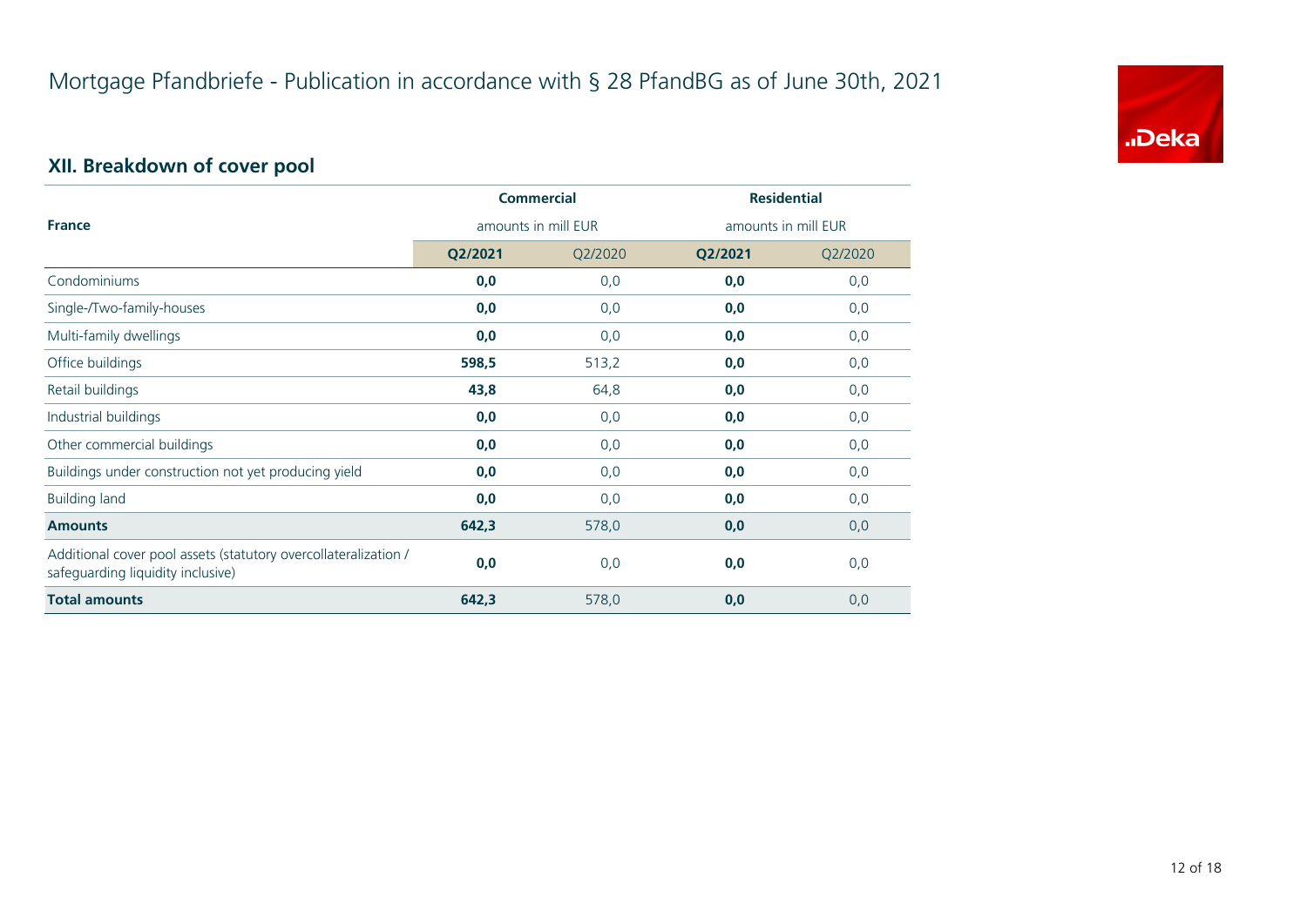

#### **XIII. Debts in arrears > 90 Days (in mill EUR)**

| <b>Geographical distribution</b> |               | <b>Total amounts in mill EUR</b> |         |  |
|----------------------------------|---------------|----------------------------------|---------|--|
| <b>Country</b>                   | Code<br>$(*)$ | Q2/2021                          | Q2/2020 |  |
| Germany                          | DE            | 0,0                              | 0,0     |  |
| France                           | <b>FR</b>     | 0,0                              | 0,0     |  |
| <b>Total amounts</b>             |               | 0,0                              | 0,0     |  |

#### **XIV. Total amounts of nonperforming assets, if at least 5% of each individual claim are non performing (in mill EUR)**

| <b>Geographical distribution</b> | <b>Total amounts in mill EUR</b> |         |         |  |
|----------------------------------|----------------------------------|---------|---------|--|
| <b>Country</b>                   | Code<br>$(*)$                    | Q2/2021 | Q2/2020 |  |
| Germany                          | DE                               | 0,0     | 0,0     |  |
| France                           | <b>FR</b>                        | 0,0     | 0,0     |  |
| <b>Total amounts</b>             |                                  | 0,0     | 0,0     |  |

(\*) Remark: The terms of country codes are based on the two-letter ISO-Codes defined in 'ISO 3166 alpha-2', published by the International Organization for Standardization (ISO).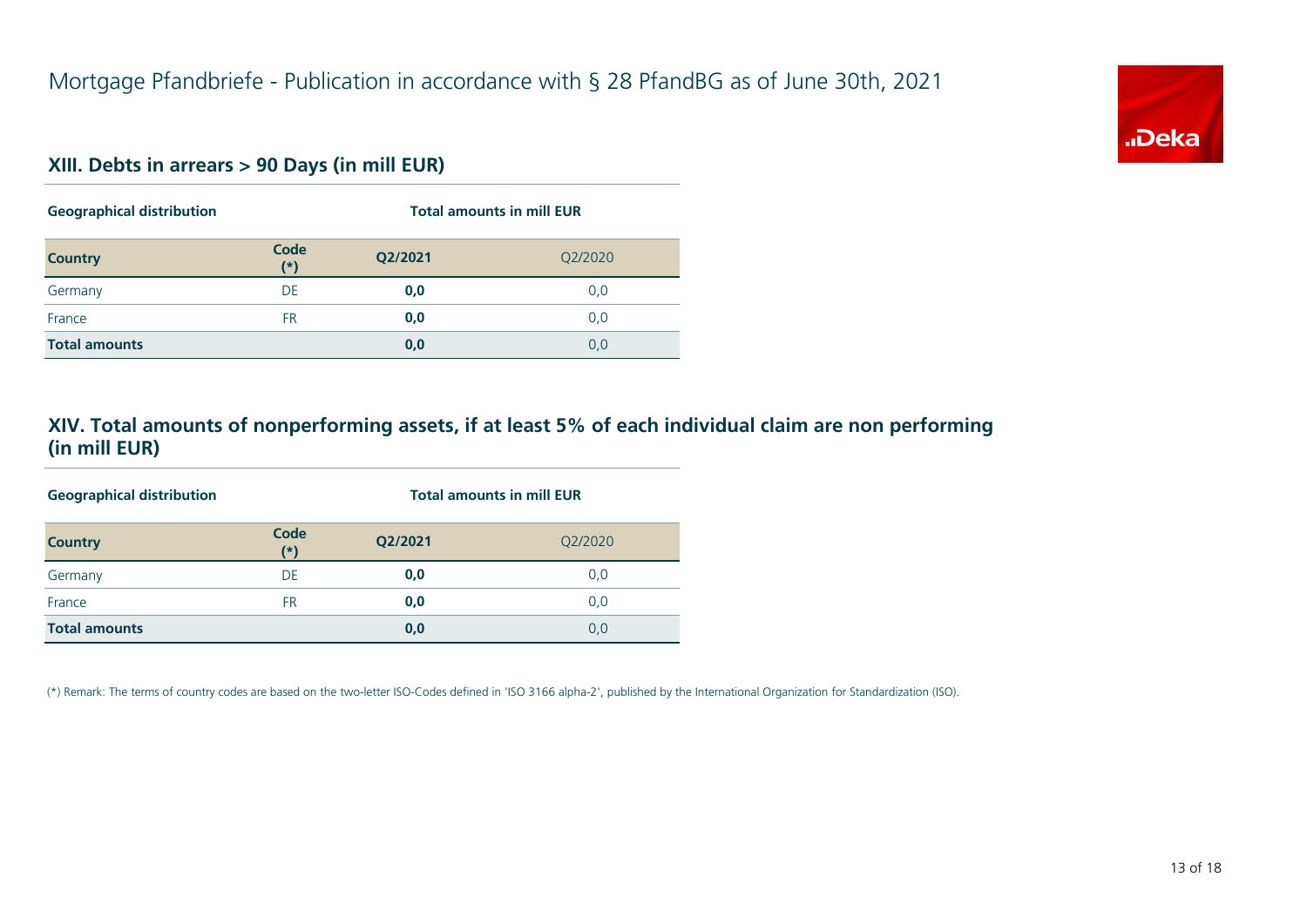## **I. Additional voluntary information about the cover pool**

|                                                                  |             | Q2/2021          |
|------------------------------------------------------------------|-------------|------------------|
| WAL of cover pool (Total)                                        | in years    | 3,5              |
| Part of ECB elligble securities                                  | in mill EUR | 25,0             |
| Overcollateralisation by law (npv)                               | in $%$      | 2,0              |
|                                                                  |             |                  |
| <b>Currency Exposure (nominal)</b>                               | in mill EUR | Q2/2021          |
| <b>EUR</b>                                                       |             | 995,2            |
|                                                                  |             |                  |
| <b>Current Rating of Pfandbrief (according to Rating Agency)</b> |             | Q2/2021          |
| Moody's                                                          |             | Aaa              |
| S&P                                                              |             | <b>Not rated</b> |

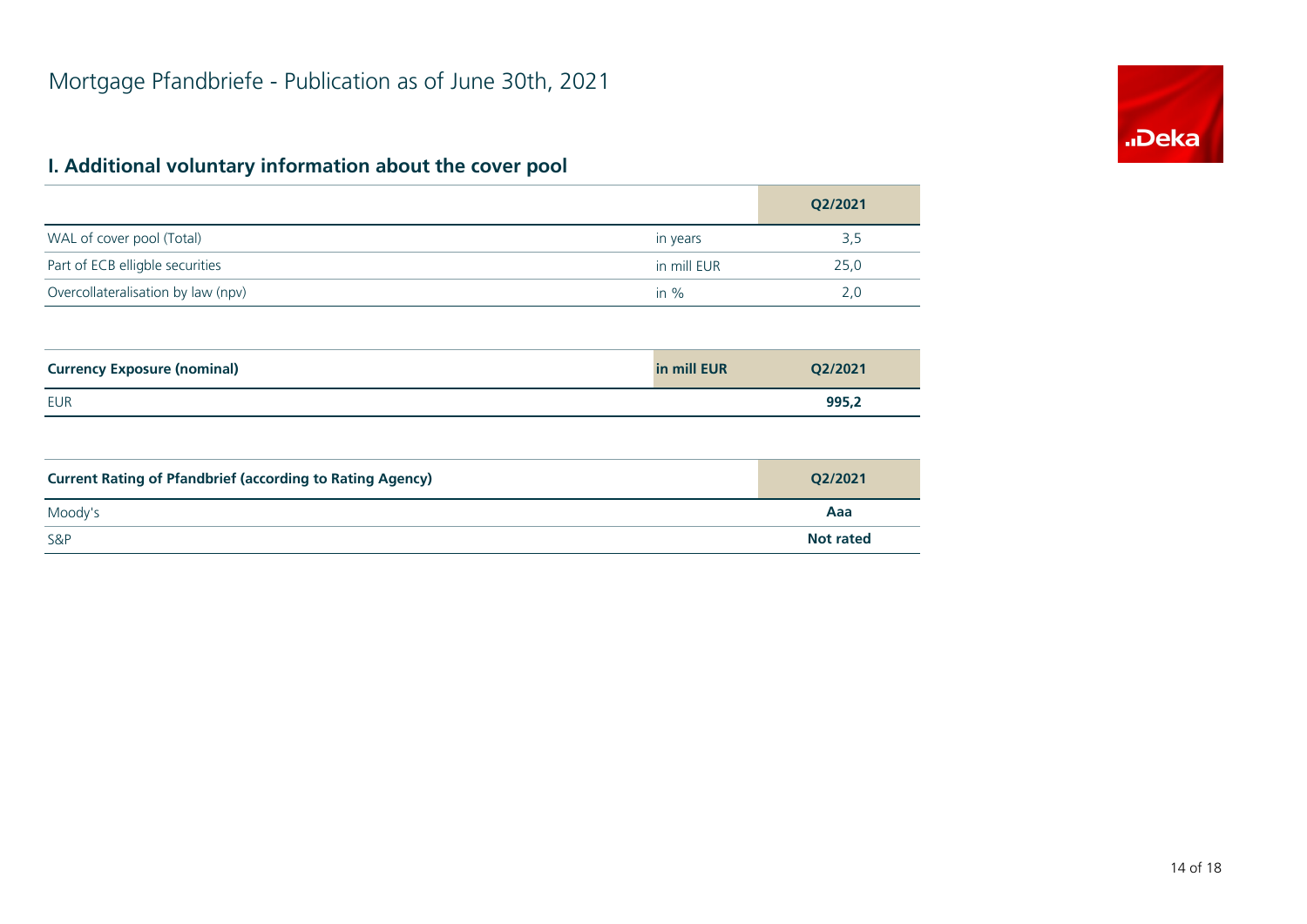## **I. Additional voluntary information about the cover pool**

| Breakdown of claims agianst centralbanks and banks<br>according to section 25 para. 1 no. 5 by Credit Quality Step | in mill EUR | 02/2021 |
|--------------------------------------------------------------------------------------------------------------------|-------------|---------|
| Credit Quality Step 1                                                                                              |             | 0.0     |
| Credit Quality Step 2                                                                                              |             | 0.0     |

| <b>Derivates</b>                                          |              | O2/2021 |
|-----------------------------------------------------------|--------------|---------|
| Are derivatives included in the cover pool?               | Yes / No     | No      |
| Dervatives in the cover pool (npv)                        | in mill EUR  |         |
| Type of swaps (I=intra-group, E=external, B=both, N=none) | (I, E, B, N) | N       |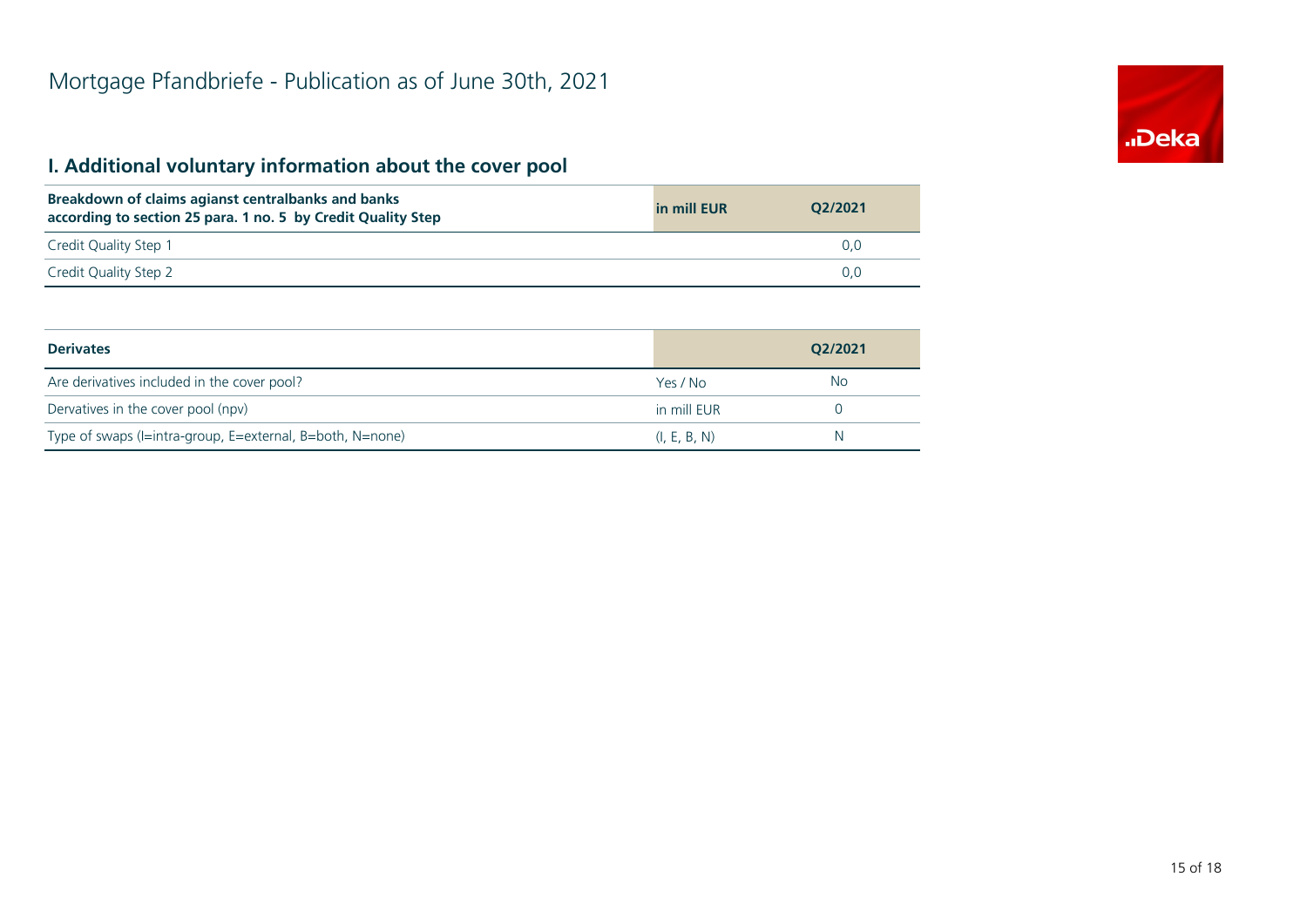# **.Deka**

## **I. Additional voluntary information about the cover pool**

| Loans $(*)$                                               |             | <b>Residential</b> | <b>Commercial</b> |
|-----------------------------------------------------------|-------------|--------------------|-------------------|
|                                                           |             | Q2/2021            | Q2/2021           |
| Number of loans                                           |             | 0                  | 24                |
| Number of borrowers                                       |             | $\bf{0}$           | 27                |
| Total amount of loans granted to the 10 biggest borrowers | in mill EUR | 0,0                | 565,8             |
| Number of properties                                      |             | $\bf{0}$           | 38                |
| Part of owner occupied homes of cover assets              | in mill EUR | 0,0                | 0,0               |
| Part of multi-family homes of cover assets                | in mill EUR | 0,0                | 0,0               |

| Loans $(*)$                                                           |             | O2/2021               |
|-----------------------------------------------------------------------|-------------|-----------------------|
| % of insured mortgages in the cover pool of total cover asstes        | in $%$      | 100,0%                |
| Are Insurances part of the cover pool?                                | Yes / No    | <b>Yes</b>            |
| Are guaranteed loans included in the cover pool?                      | Yes / No    | Not applicable (**)   |
| % of quaranteed loans of total cover asstes                           | in $%$      | Not applicable (**)   |
| Are self certified loans included in the cover pool?                  | Yes / No    | Not applicable (**)   |
| Are limited certified loans included in the cover pool?               | Yes / No    | Not applicable (**)   |
| % of non first lien mortgages in the cover pool of total cover assets | in $%$      | Not applicable (**)   |
| Are ABS included in the cover pool?                                   | Yes / No    | Not applicable $(**)$ |
| Part of interest only loans of total cover assets                     | in mill EUR | 905,5                 |

(\*) Remark: Only regular cover pool assets are included.

(\*\*) Remark: Not applicable according to current legal situation.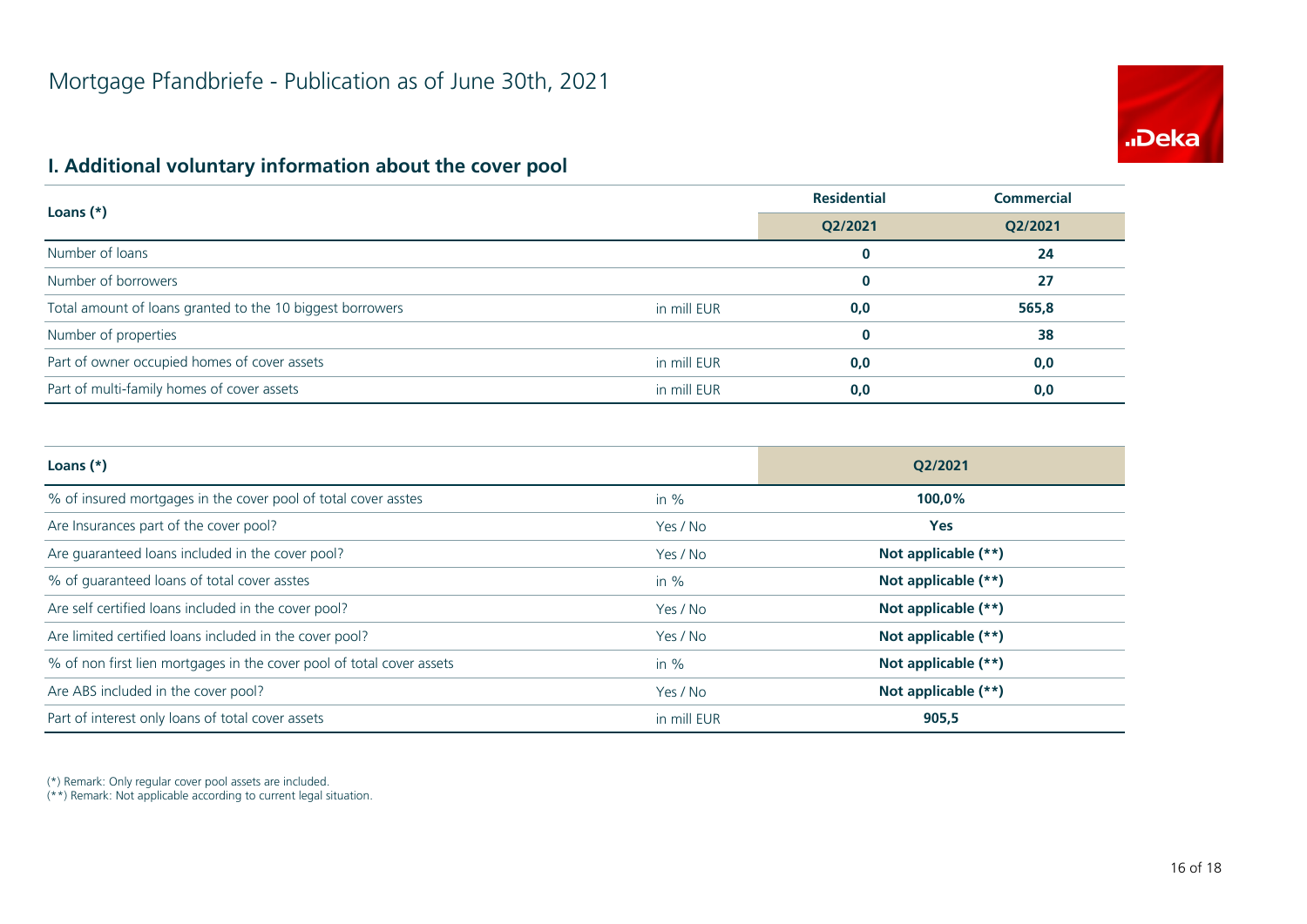

## **I. Additional voluntary information about the cover pool**

| Loan to Value (LTV) in buckets |        |     | in mill EUR | Q2/2021 |
|--------------------------------|--------|-----|-------------|---------|
| $> 0\%$                        | $\leq$ | 20% |             | 0,0     |
| $> 20\%$                       | $\leq$ | 30% |             | 0,0     |
| $> 30\%$                       | $\leq$ | 40% |             | 0,0     |
| $>40\%$                        | $\leq$ | 50% |             | 0,0     |
| $> 50\%$                       | $\leq$ | 60% |             | 970,2   |

| Loan seasoning in buckets<br>residential + commercial |        |            | in mill EUR | Q2/2021 |
|-------------------------------------------------------|--------|------------|-------------|---------|
|                                                       | $\leq$ | 12 months  |             | 58,0    |
| 12 months                                             | $\leq$ | 24 months  |             | 265,8   |
| 24 months                                             | $\leq$ | 36 months  |             | 168,6   |
| 36 months                                             | $\leq$ | 60 months  |             | 212,9   |
| 60 months                                             | $\leq$ | 120 months |             | 264,8   |
| 120 months                                            | $\geq$ |            |             | 0,0     |